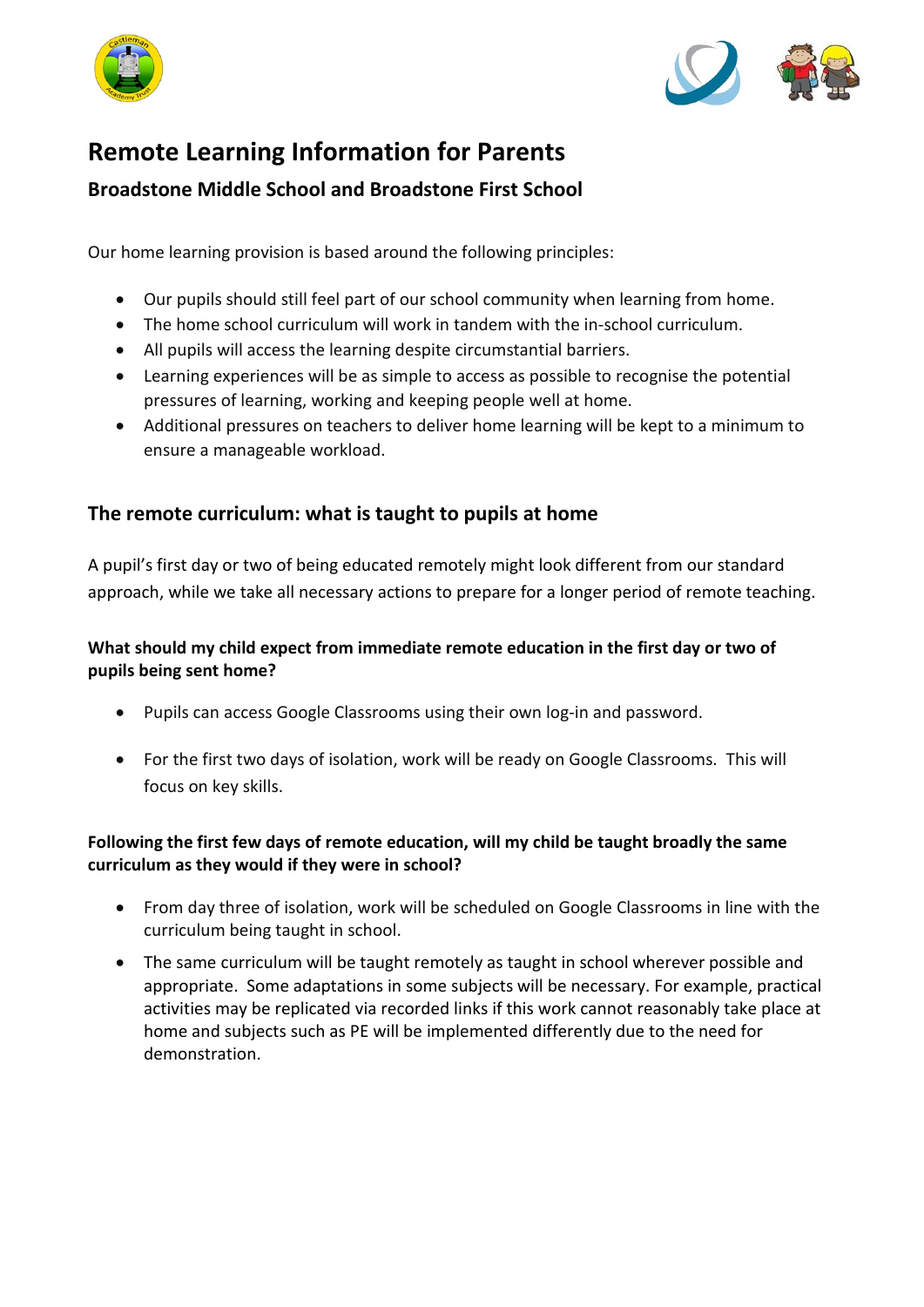# **Remote teaching and study time each day**

## **How long can I expect work set by the school to take my child each day?**

Remote education does not take place solely on a screen and the hours outlined include time spent using on screen direction, discussion and independent tasks. We expect that remote education (including remote teaching and independent work) will take pupils broadly the following number of hours each day:

| Reception         | 2 hours |
|-------------------|---------|
| Key Stage 1       | 3 hours |
| Key Stage 2       | 4 hours |
| Key Stage 3 and 4 | 5 hours |

# **Accessing remote education**

#### **How will my child access any online remote education you are providing?**

- Our remote provision will be accessed via Google Classrooms. This education platform has been chosen due to its child friendly interface and because it can be accessed from a broad range of devices.
- Century.Tech is also used to support English, Maths and Science learning where appropriate across Key Stages 2 and 3.

## **If my child does not have digital or online access at home, how will you support them to access remote education?**

We recognise that some pupils may not have suitable online access at home. We take the following approaches to support those pupils to access remote education:

- The school will approach parents to confirm their circumstances regarding access to devices and identify how further support can be provided.
- When devices are loaned, a loan agreement between the family and school will be completed. School will engage with parents and the DFE offer to provide devices and broadband to those eligible.
- Wherever possible, the school will commit to loaning a device to those families who do not have a device in the home.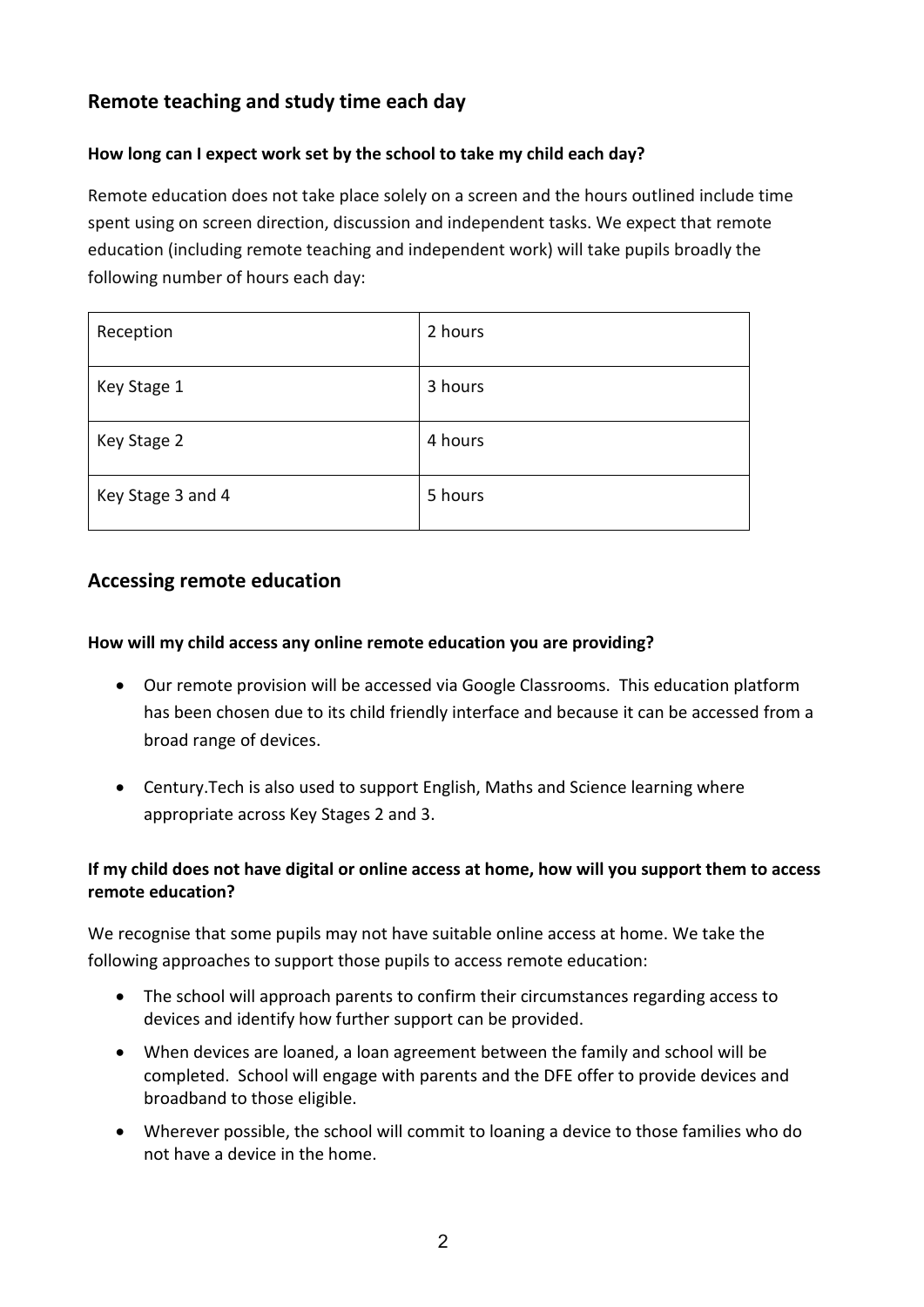#### **How will my child be taught remotely?**

We use a combination of the following approaches to teach pupils remotely:

- Some live sessions
- Live reading sessions
- 1:1 hearing reading sessions (KS1)
- Interactive study groups
- Recorded teaching (e.g. Oak National Academy lessons, video/audio recordings made by teachers, BBC Bitesize)
- Use of online subscriptions such as TT Rockstars, Oxford Owl, Ruth Miskin phonics and Spelling programmes
- Commercially available websites supporting the teaching of specific subjects or areas, including video clips or sequences
- All live sessions will be recorded for safe guarding purposes. When necessary, videos can be accessed by SLT for thirty days after which they are permanently deleted.

# **Engagement and feedback**

## **What are your expectations for my child's engagement and the support that we as parents and carers should provide at home?**

- Pupils should register and log on daily to Google Classrooms.
- All work should be marked 'done' and submitted when requested.
- Pupils, and/or parents, are expected to request help via Google Classrooms 'chat' if they are struggling to submit work or have a query about the work that has been set.
- Teachers will inform parents when work has not been submitted via email the week following the due date.
- Pupils are expected to work in line with the Google Classrooms agreement which outlines expectations for routines and etiquette when children are working with Google Classrooms.

#### **How will you check whether my child is engaging with their work and how will I be informed if there are concerns?**

- Daily registration via Google Classroom's register question will identify who is accessing the platform.
- Teachers will monitor work submissions to identify who hasn't engaged with the learning.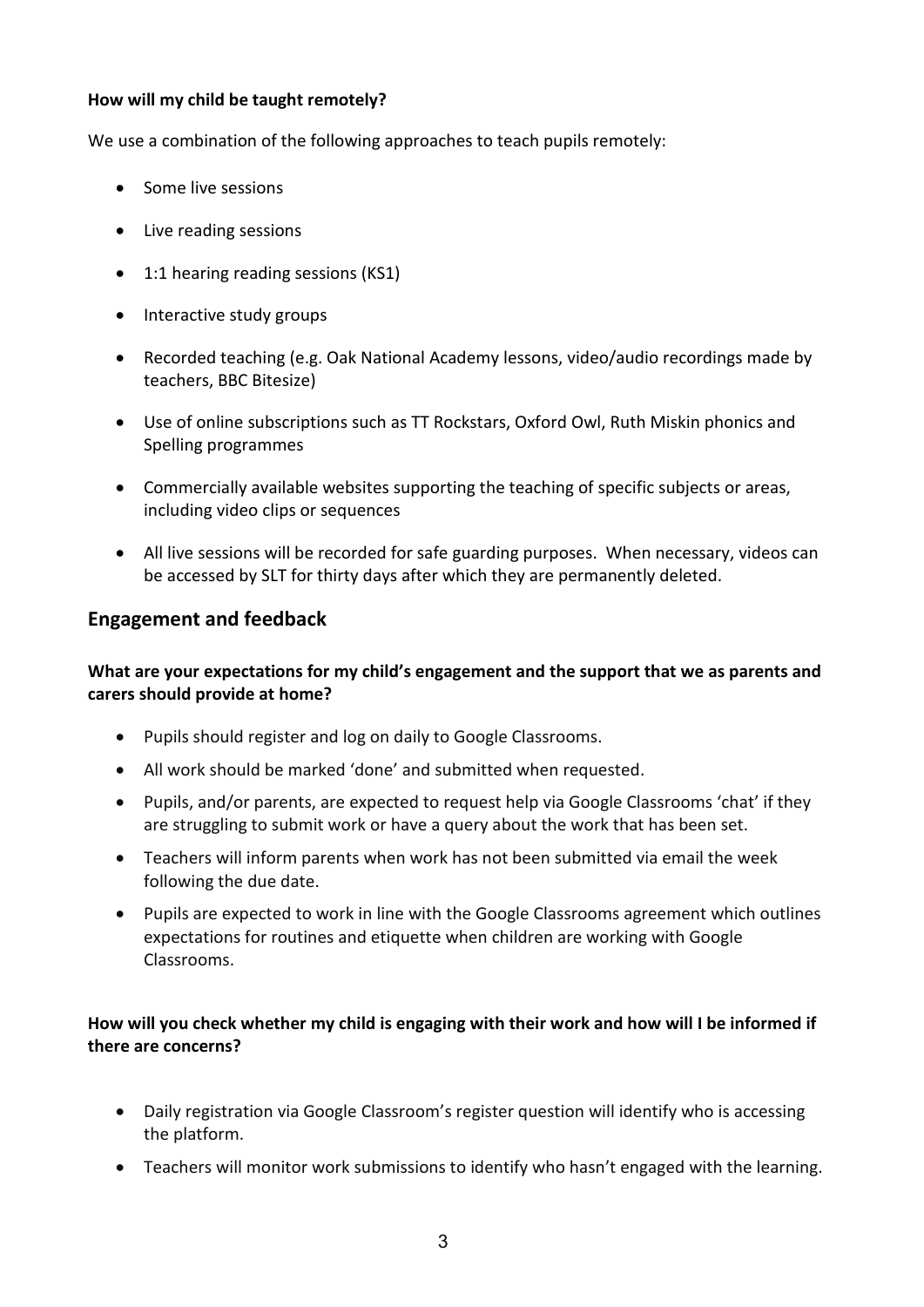When whole class bubbles are isolating:

- pupils will also be registered via daily live meetings used to prepare the children for learning each day.
- text messages will inform parents if pupils haven't logged onto GC by 10am.
- Parents will be informed if work is not submitted during the week following the due date
- where lack of contact and engagement is persistent, phone calls home will be made and home visits where necessary to support the engagement in remote learning.
- data will be logged to monitor this interaction and inform next steps for support

#### **How will you assess my child's work and progress?**

Our approach to feeding back on pupil work is as follows:

- Pupils will be requested to mark work as done once complete. This will maintain teacher records of access to learning.
- In Reception, examples of learning will be submitted via 'Tapestry' to build evidence for the Foundation Stage Profile for each child.
- KS1 and 2 English, Maths and one Foundation subject piece of work will be submitted weekly.
- KS3 one piece of English, Maths, Science and Foundation subjects studied will be submitted weekly.
- Assignment Quizzes and submitted work will be used to assess learning.

When whole class bubbles are isolating:

- whole class feedback tutorials will be used to feedback to pupils in response to submitted work.
- at KS2 and KS3, study groups will be used to identify queries and questions about learning and identify any common misconceptions about the work set.

# **Additional support for pupils with particular needs**

## **How will you work with me to help my child who needs additional support from adults at home to access remote education?**

We recognise that some pupils, for example some pupils with special educational needs and disabilities (SEND), may not be able to access remote education without support from adults at home. We acknowledge the difficulties this may place on families, and we will work with parents and carers to support those pupils in the following ways:

• The inclusion team will work closely with teachers, parents and pupils to set appropriate expectations for remote learning including making reasonable adjustments for those who are struggling to access the full range of remote provision (for example reducing the daily timetable of work, or providing additional online support).